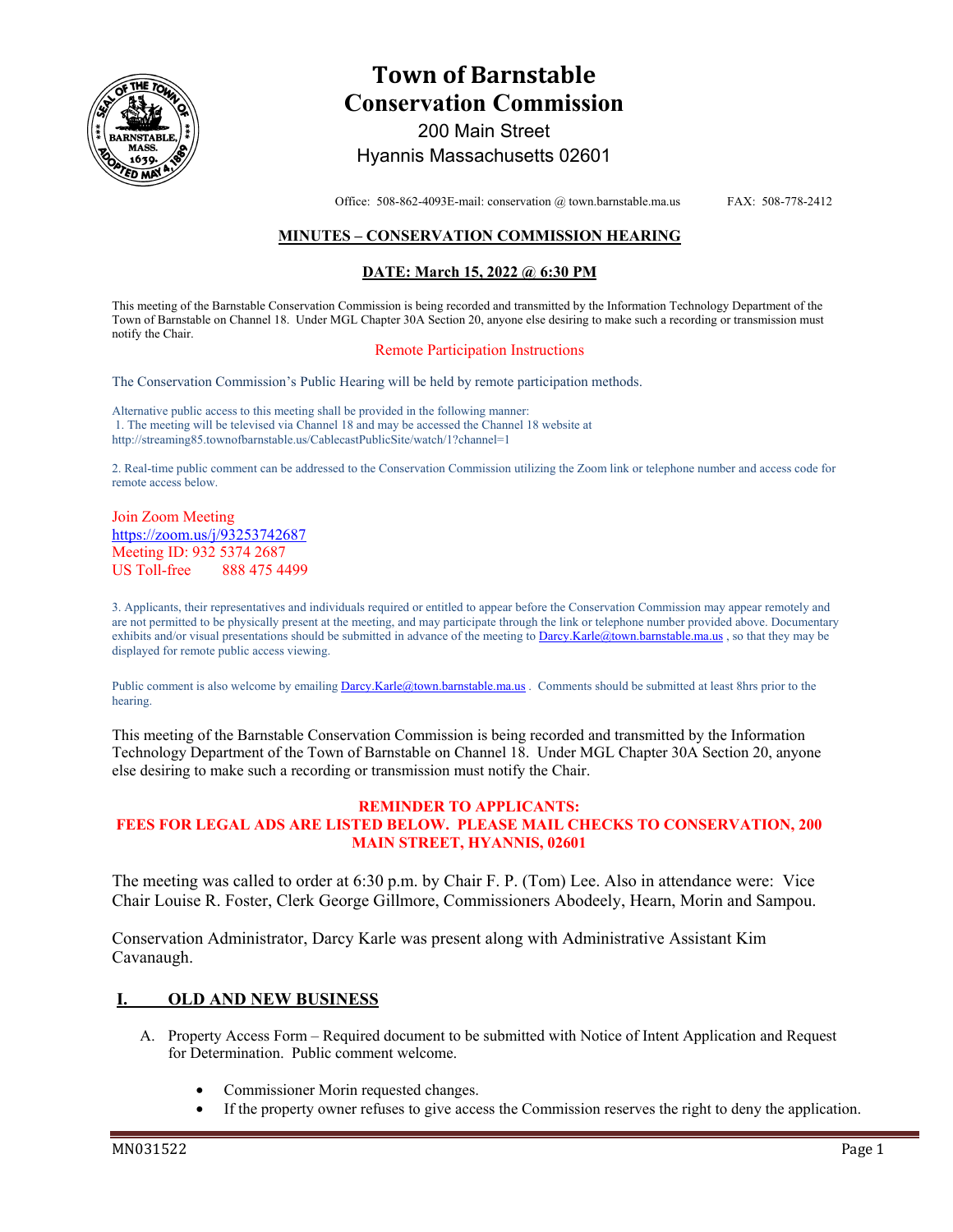- The application will not be accepted unless the form is submitted with the filing.
- The form has been reviewed by the Town Attorney.
- If changes are made Town Attorney should look at it again.

#### Public comment:

Arlene Wilson – Consultants have clients with gates and passcodes that they do not want to give out. There have been a few situations in the past that they have had to specify days and times to view the property.

- The form allows for specific days and times the owner will not be available.
- Scheduling should not be included.
- The current procedure works.
- B. Chapter 707 revision to add Property Access Form requirement to Submission Checklist. Public comment welcome.
	- Commissioner Morin commented on some grammatical changes that should be considered. Mostly to have it read better.
	- Changes were reviewed.
	- Question was raised if there have been any issues. There have been none.

There was no public comment.

- C. Chapter 710 revision to add Property Access Form requirement to Guidelines for filing a Request for Determination. Public comment welcome.
	- Commissioner Morin expressed concern about Chapter 706 which should be mentioned in Chapter 710.

### Public comment:

Arlene Wilson – the property maps of the Town website generates the map and the list. It would have to be a river that does not belong to the owner for it to be an issue.

A., B., and C, were tabled to a future meeting for final approval.

# **II. REQUESTS FOR DETERMINATION**

**A. Thomas Hynes.** Proposed septic upgrade at 22 Great Bay Road, Osterville as shown on Assessor's Map 093 Parcel 017. DA-22005

The applicant was represented by John O'Dea from Sullivan Engineering and Consulting.

This is a Nitro system which is a newly developed system. Issues discussed:

- There should be a panel or pump chamber on the drawing.
- The leach field is outside the 50' buffer but is partially inside the 100' buffer.
- There would be an issue of this were on a lake because of the phosphorus but a great project for decreasing nitrogen which is the issue on salt water.

There was no public comment.

A motion was made to approve the project as a negative determination. Seconded and voted unanimously by roll call. Aye – Abodeely, Foster, Gillmore, Hearn, Lee, Morin, Sampou Nay

# **III. NOTICES OF INTENT**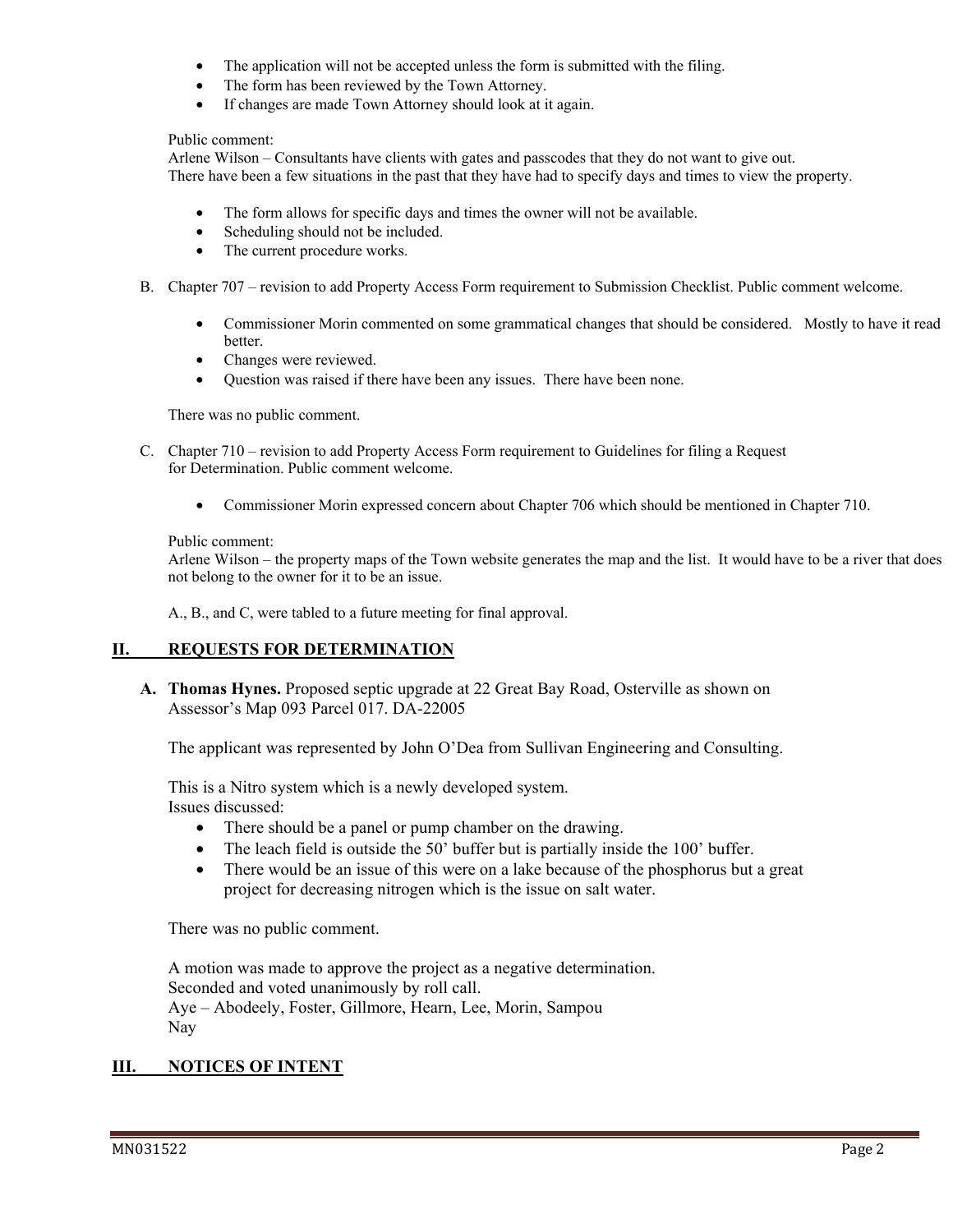**A. IL-TEMPO-SE-NE-VAS, LLC.** Proposed patio reconfiguration, installation and maintenance of boardwalk and ramp, restoration and mitigation plantings and all associated landscaping at 105 Sunset Lane, Barnstable as shown on Assessor's Map 301 Parcel 029. **SE3-5967** 

A continuance was requested without testimony to 3/29/22.

A motion was made to approve the continuance without testimony to 3/29/2022. Seconded and voted unanimously by roll call. Aye – Abodeely, Foster, Gillmore, Hearn, Lee, Morin, Sampou Nay

# **IV. CONTINUANCES**

## **A&B were opened at the same time.**

**A. Town of Barnstable – Marine & Environmental Affairs.** Off road recreational vehicle management plan for Sandy Neck Beach Park, West Barnstable as shown on Assessors' Map 263 Parcel 001 and Assessors' Map 322 Parcel 001. **Continued from 2/15/22 for DEP and NHESP only. SE3-5965** 

NHESP letter dated 3/14/22 was received.

There were five conditions included in the letter that were read into record and will be included in the Special Conditions.

The DEP number has been issued.

The applicant was represented by Nina Coleman.

Public comment: Alyssa Lovell – 354 Sandy Neck Beach. Asked a question about what constitutes the beach trail. It is a condition that was in the prior permit.

Conservation Commission findings were read into record.

A motion was made to approve the findings. Seconded and voted unanimously by roll call. Aye – Abodeely, Foster, Gillmore, Hearn, Lee, Morin, Sampou Nay

Special Conditions to be included in the Order of Conditions were reviewed and read into record.

**B. Town of Barnstable – Marine & Environmental Affairs.** Off road essential and guest vehicle management for Sandy Neck Beach Park, West Barnstable as shown on Assessors' Maps and Parcels 263/001, 303/005, 321/003, 322/001, 339/002, 339/003, 303/006. **Continued from 2/15/22 for DEP and NHESP only. SE3-5966** 

NHESP letter dated 3/14/22 was received. There were five conditions included in the letter that were read into record.

The applicant was represented by Nina Coleman.

The differences of the special conditions for this application vs. the recreational vehicle special conditions were reviewed and read into record.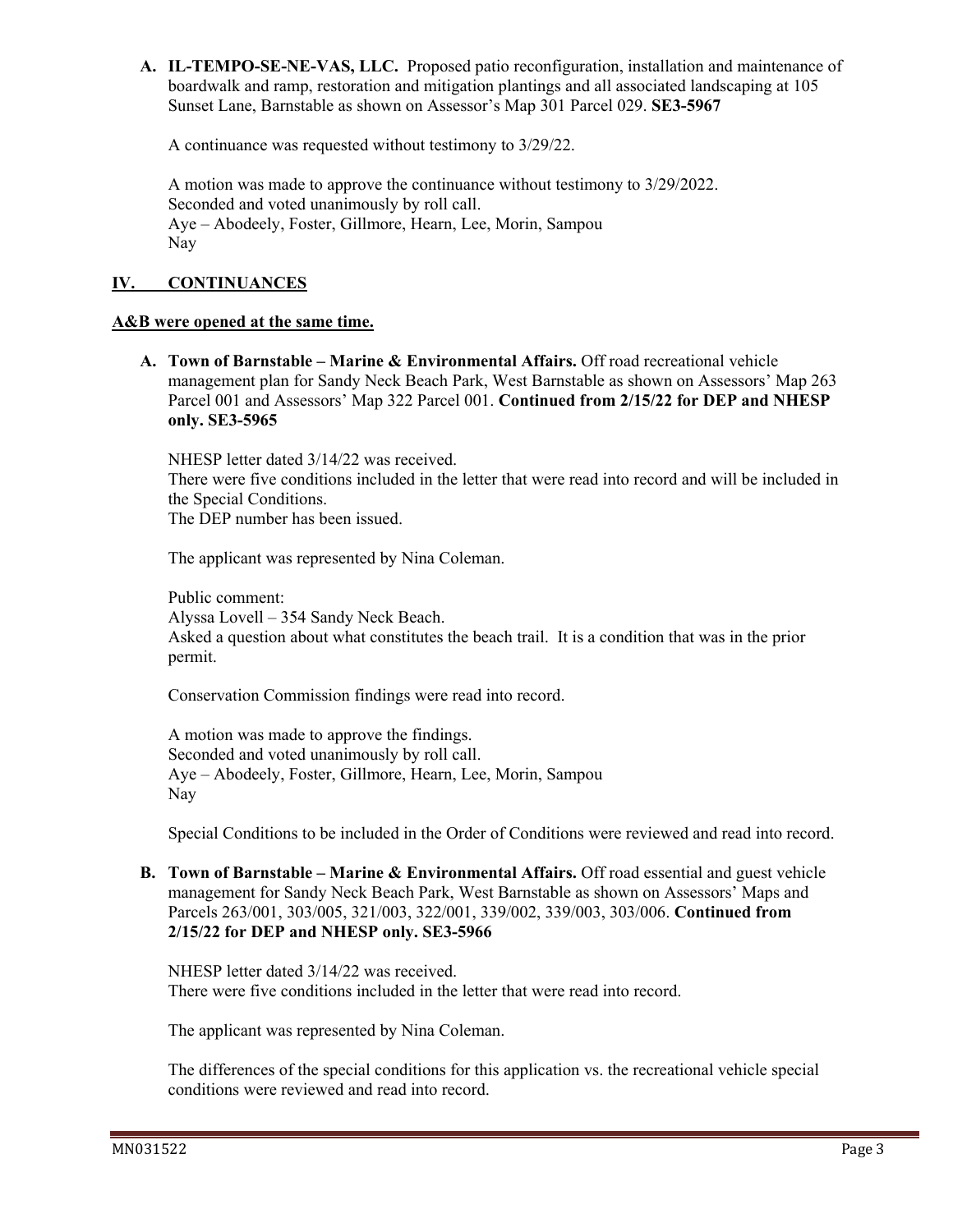There were no questions from Commissioners.

Nina Coleman reviewed additional changes that should be made.

- SE3-4717 should be replaced with 3-5965.
- Take out "subject to previous order" and changed to subject to this OOC.
- #9 was reviewed by Nina. They can escort cottage owners to trail #6.

Public comment.

Patrick Bresette-368 Sandy Neck Beach. Appreciated it was read into record. In support of decision to move forward. Cottage owners worked with Nina on this. There are positive things happening as a result of the staff working with cottage owners.

Cheryl-268 Sandy Neck Beach, Nourse Cottage – Applaud and agreed with Mr. Bresette.

Alyssa Lovell-354 Sandy Neck Beach. Thanked everyone for their hard work.

A motion was made to approve the special conditions for SE3-5966. Seconded and voted unanimously by roll call. Aye – Abodeely, Foster, Gillmore, Hearn, Lee, Morin, Sampou Nay

**C. Christina Corsiglia & Sarah Alger, Trustees.** To demolish the existing dwelling and construct a new single-family dwelling with all associated appurtenances at 65 Waterman Farm Road, Centerville as shown on Assessors' Map 206 Parcel 072. **SE3-5950 Continued from 3/1/22.** 

The applicant was represented by John O'Dea of Sullivan Engineering and Consulting.

A revised plan dated 3/7/22 was submitted prior to the hearing.

Issues discussed:

- Revised plan shows an increase in the 0-50 and increase in 50-100 in hardscape from the original plan. The increase is the driveway, not the building.
- Mitigation calculations were reviewed.
- Would like to see a decrease in hardscape in the 0-50' buffer.
- The widening of the driveway increased the hardscape. The widening at the request of the neighbors to allow for larger vehicles to be able to turn around without driving on lawns. It may be a good thing rather than the damage incurred from the large vehicles.
- Overall the project reduces the amount in the 50' buffer.

There was no public comment.

A motion was made to approve the project as submitted on the revised plan dated 3/2/22. Seconded and voted unanimously by roll call. Aye – Abodeely, Foster, Gillmore, Hearn, Lee, Morin, Sampou Nay

**D. Mass. Division of Fisheries and Wildlife.** Management of specialized and rare species in a unique ecosystem using various tools including herbicide, mechanical (cutting/mowing), prescribed fire, and timber harvest at 0 Mary Dunn Road, Hyannis as shown on Assessors' Map 347 Map 002-001. **SE3-5957**. **Continued from 3/8/22** 

The applicant was represented by Daniel Bove of Mass. Wildlife.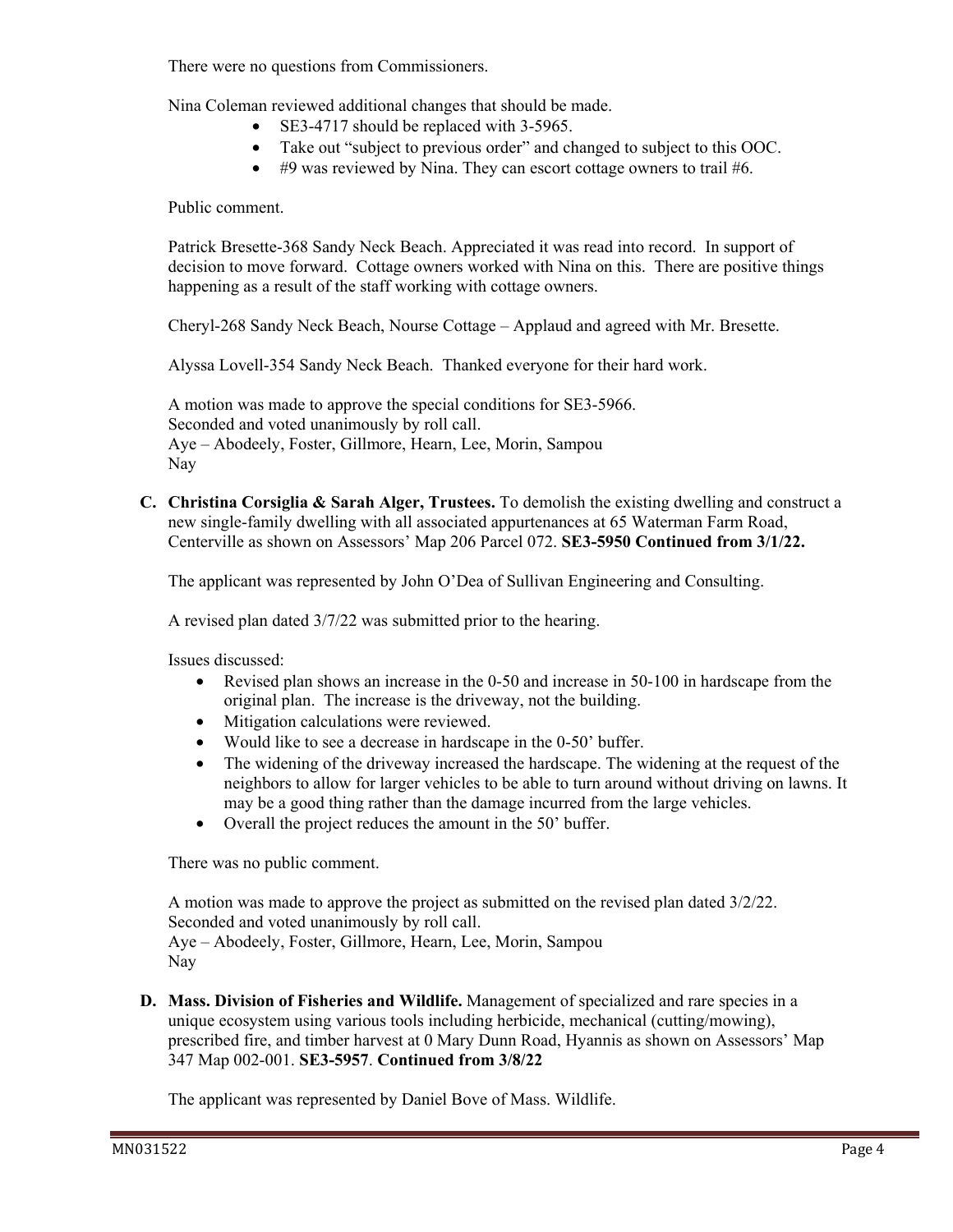Issues discussed:

- The project has been submitted to NHESP.
- It sounds like it is a good plan and there is a need.
- There is no indication of exactly where the work is being done.
- Commission would like more information on exactly where and what is being done in specified locations.
- Annual reports will be submitted and could include updates of work done and work that is going to be done in the future.
- They will work with the Town and the Fire Department on the plan.
- Many conditions will be put into place from MESA. This project will be on-going for many years.
- Mass. Wildlife is committed to protecting the habitat.
- Daniel listed other large projects they are working on. He is the herbicide safety officer for the Division.
- The herbicides that will be used were reviewed.
- They will be cutting timber in the wetlands.
- A question was raised if there could be consultation with staff before implementing major parts of the project and monitoring for results and impacts.
- They could provide a plan for the upcoming year.
- There is already a letter back from NHESP which was not submitted with the filing. He will send it in. The letter is for the entire site. A letter will be submitted confirming this parcel is covered.
- Clarification of the herbicides being used and how they are going to be applied needs to be submitted.
- Spray bottle, glove and wipe, was the only way application was approved in 2019. Back pack spraying will be used for this project. They did not include mist spraying in this application.
- This is a larger site so the backpack sprayer will be needed to spray the stumps.
- The plan submitted to MESA should be submitted to staff.
- The use of the backpack sprayer was discussed.

There was no public comment.

A motion was made to approve the project subject to the following: 1) allow the use of the backpack sprayer, spray bottle, wipe and glove, 2) provide a protocol with prior notification to the conservation agent for the plan being used and describing the method, 3) provide annual monitoring reports for three years, with a continuance to 3/29/2022 for receipt of the NHESP letter and any comments.

Seconded and voted by roll call. Aye – Abodeely, Gillmore, Hearn, Lee, Morin, Sampou Nay - Foster Motion carries

**E. Raymond Brooks**. View Shed modification, boat house maintenance, beach improvement including beach mitigation planting at 82 Tern Lane, Centerville as shown on Assessor's Map 212 Parcel 009. **SE3-5962 Continued from 3/8/22** 

# **Abodeely and Sampou left the meeting at 8:57 p.m. as they are not part of the quorum for the remainder of the hearings.**

The applicant was represented by Arlene Wilson of A.M. Wilson and Associates. Issues discussed:

• A site visit was done by Commissioner Lee and Administrator Darcy Karle.